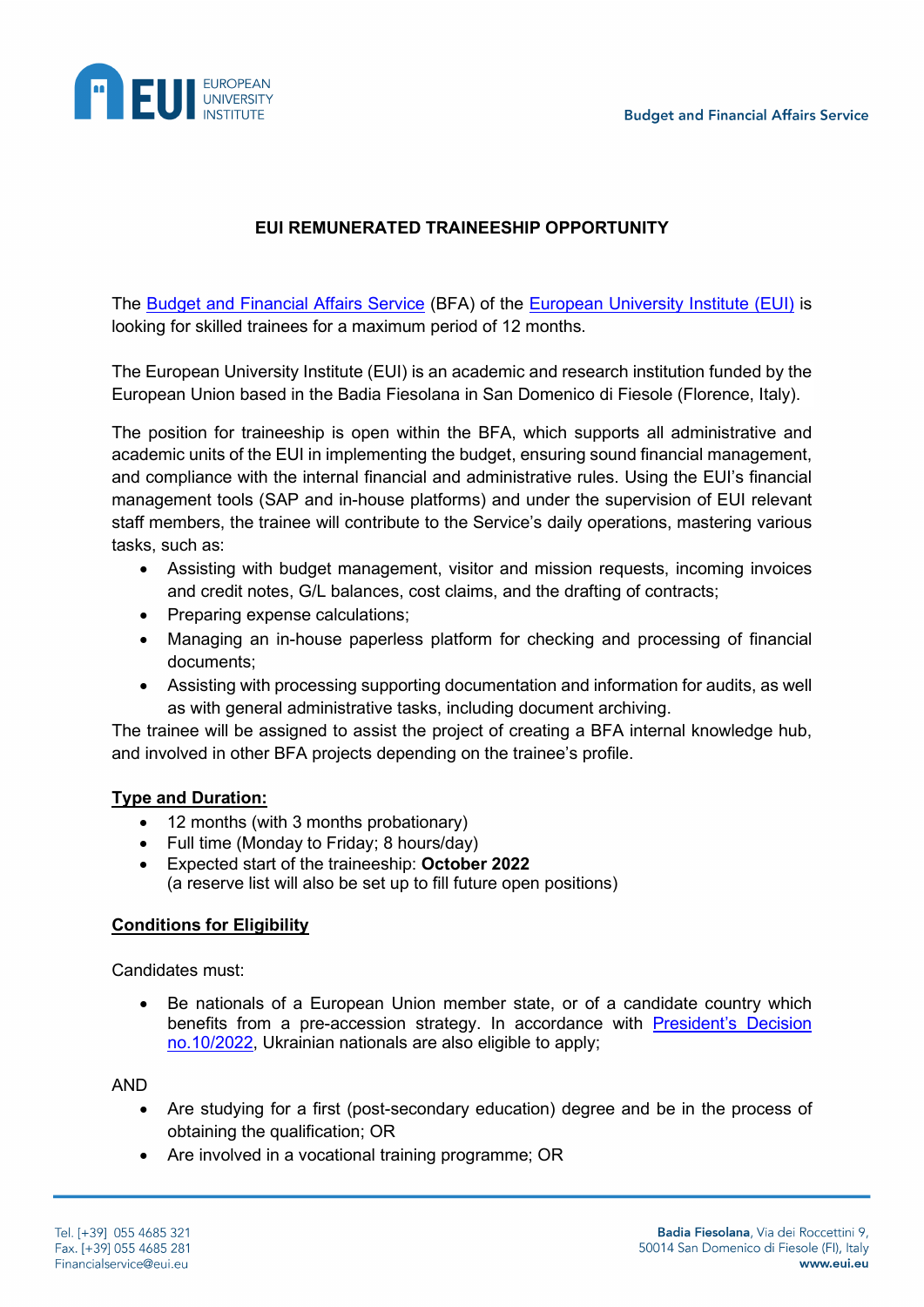

- Have obtained the above qualification no longer than 18 months prior to the beginning of the traineeship.
- Have a good knowledge of one of the EUI's official languages and a satisfactory knowledge of another language, taking into account that English, French and Italian are the main working languages at the Institute.

All rules governing the traineeship refer to [the President's Decision no.](https://www.eui.eu/Documents/AboutEUI/JobOpportunities/Presidents-Decision-392013.pdf) 39/2013 and [President's Decision no. 10/2022.](https://www.eui.eu/Documents/AboutEUI/JobOpportunities/PD-10-2022.pdf)

## **Competencies required**

- High standard of spoken and written English;
- Good command of MS Office applications;
- Strong organisational, time management and problem-solving skills, attention to detail;
- Good communication skills and ability to work as part of a multinational team in an international environment;
- Willingness to learn and improve.

### **Advantageous**

- University degree or diploma and/or professional experience in the field of financial administration or similar;
- Knowledge of SAP and/or other financial management tools;
- Knowledge of additional EU languages.

## **Benefits**

- Maintenance grant of **€ 1.380** per month;
- A discount of 40% for one lunch per day at the EUI canteen;
- Trainees recruited from outside Florence are entitled to reimbursement of travel expenses actually incurred at the beginning and the end of the traineeship;
- Access to EUI facilities: [Library,](https://www.eui.eu/en/services/library) Reading Rooms, [Language Centre,](https://www.eui.eu/en/services/academic-service/language-centre) Cafeterias and Canteens, Participations in the [Extracurricular Activities](https://www.eui.eu/ServicesAndAdmin/ExtracurricularActivities) and the [Public Seminars and](https://www.eui.eu/events)  [Workshops.](https://www.eui.eu/events)

## **IMPORTANT: please note that applicants who do not meet the conditions above should not apply and may not receive any response if they choose to do so.**

## **TO APPLY:**

Fill in the **[online application form](https://apps.eui.eu/Vacancies/ApplicationSubmission/Index/1516)** and upload documents (CV, cover letter) as requested. Only applications submitted through the online application form will be accepted. Your